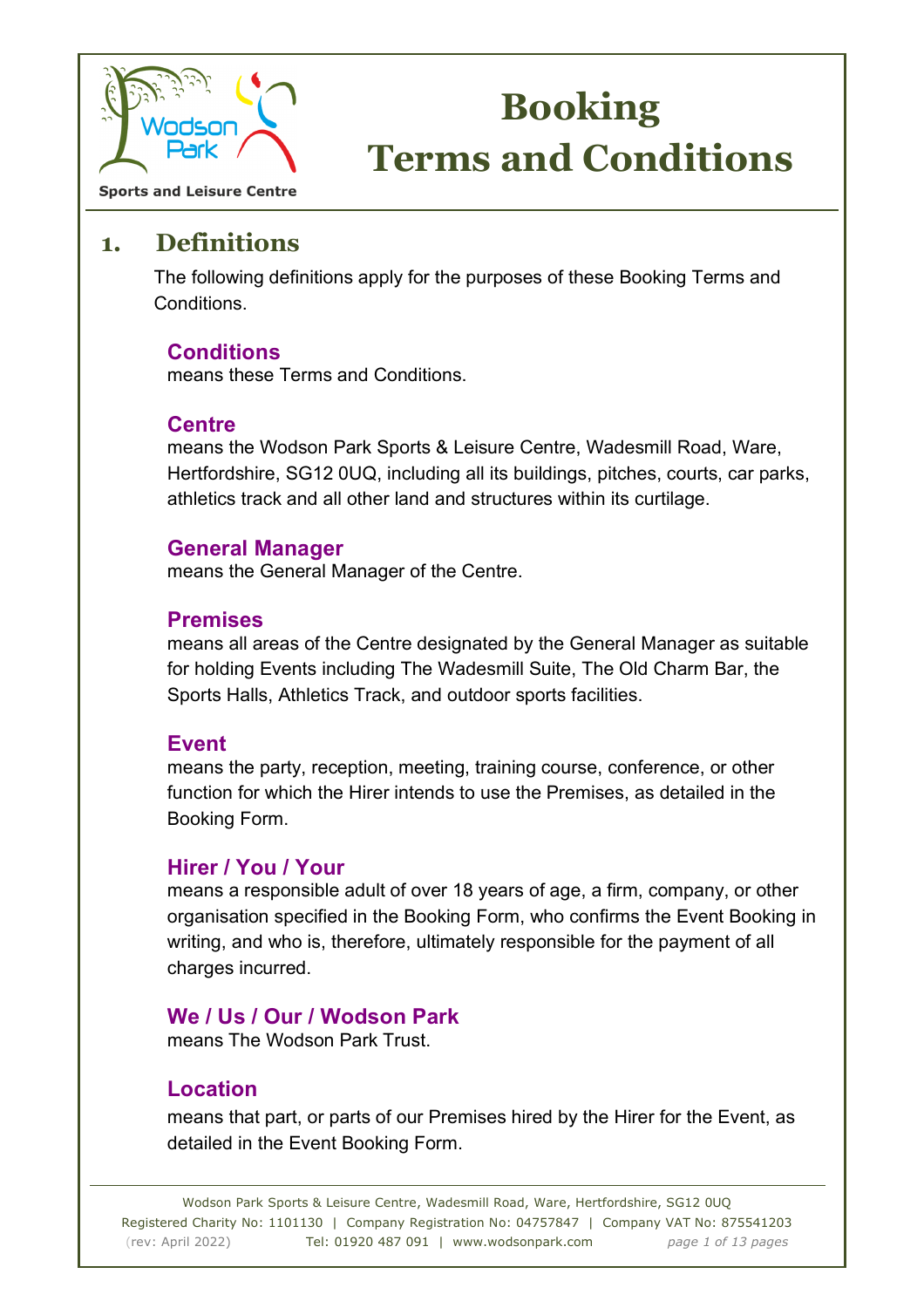

**Sports and Leisure Centre** 

#### **Event Booking**

means a contractual hire period for the use of a Location for the purposes of hosting an Event, including a nominal time period before and after the Event to enable setting out and clearing away of personal effects.

#### **Event Booking Form**

means the form attached to and comprising part of this Agreement confirming the date and time booked for the Event, the Location, the Charge, the minimum and maximum number of persons attending the Event, the food and beverage, and any other requirements.

#### **Charge**

means the total charge for the hire of the Location, including the charges for any food and beverage, and any other requirements.

## **2. Our Rights**

- 2.1 We reserve the right to modify or change these Conditions, any rules or documents referred to in these Conditions, and any of our Policies at any time. We will notify you in writing of any such modification and changes, which will become effective from our prescribed implementation date.
- 2.2 All prices are correct at the time of our quoting, and are subject to change without notice. We may, acting reasonably, vary any prices stated within our Price Lists or these Conditions by written notice to you, in order to account for any changes in our underlying costs (e.g. power supply costs, and third-party supplier charges).
- 2.3 This version of our Terms and Conditions is effective from 3<sup>rd</sup> April 2022.

## **3. Our General Booking Conditions**

3.1 These Conditions form the basis of an Event Booking Agreement between the Hirer and Wodson Park. We will not enter into, accept, or sign any third party's terms and conditions.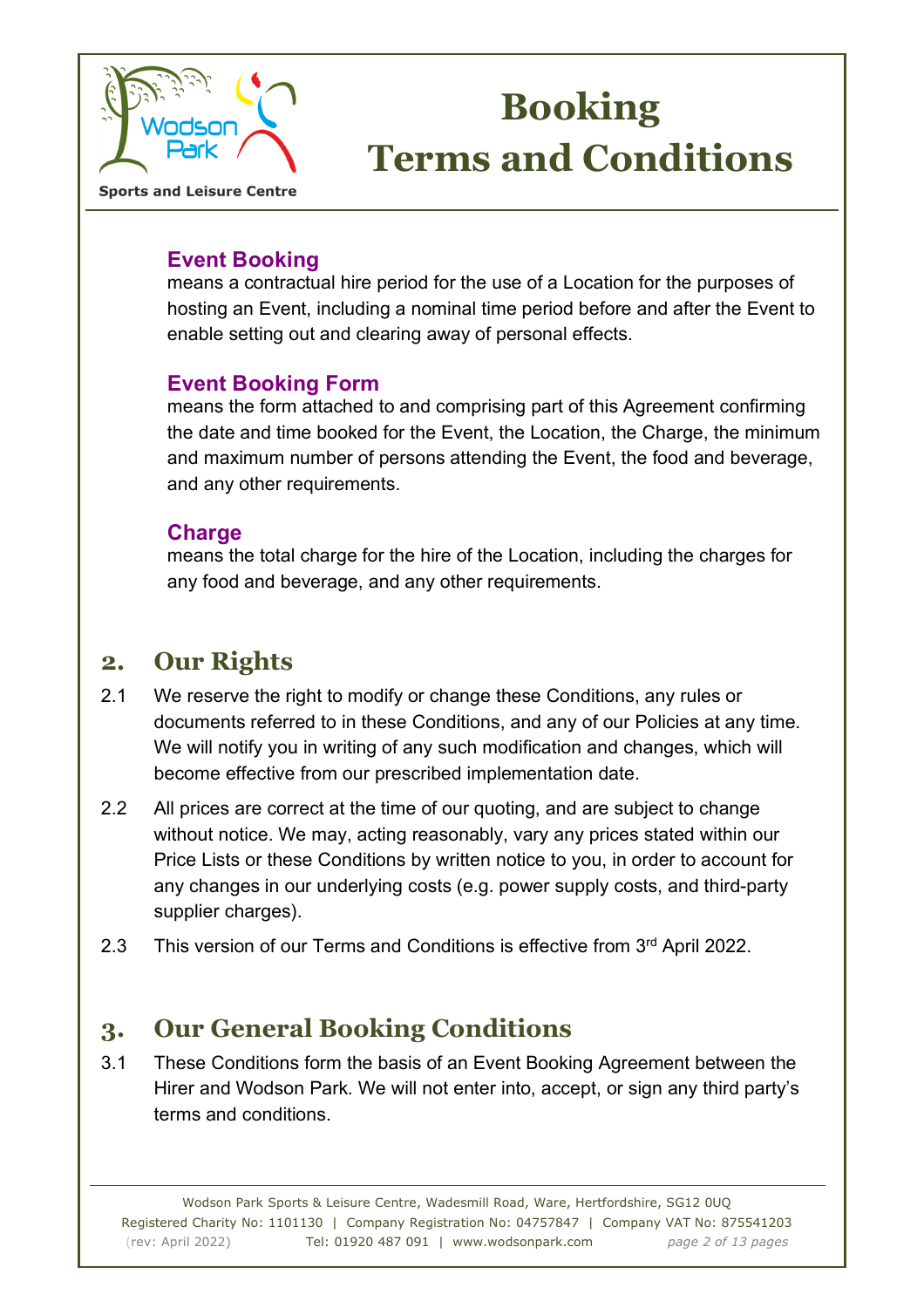

**Sports and Leisure Centre** 

- 3.2 These Conditions will not be varied except in writing and agreed by both you and us.
- 3.3 We reserve the right to decline this and any Event Booking or part thereof at any time without liability.
- 3.4 All Event Bookings are provisional until confirmed by our receipt of a nonrefundable deposit, a 'Damage Deposit' (where applicable), AND a signed Event Booking Form (from you) agreeing to these Conditions on or before the due date, as agreed. A Provisional Booking will only be held for seven (7) days, and if unconfirmed, it will be released without notice.
- 3.5 If, at any time, we do not exercise any right or rights conferred under these Conditions for any reason, this will not prevent us from successfully exercising this right or rights in the future.
- 3.6 You agree on signature and return of the Event Booking Form to our General Manager to be bound by these Conditions and any special Conditions attached. This is a legally binding Agreement and if you are in any doubt as to the Conditions herein contained you should seek independent legal advice. We reserve the right to refuse any Event Booking at our absolute discretion.
- 3.7 The validity, construction and performance of these Conditions and this Agreement will be governed by English law.

## **4. Booking an Event**

- 4.1 All Event Bookings must be confirmed in writing.
- 4.2 To secure your Event Booking, you shall, within seven (7) days of your initial reservation:
	- a) pay a **non-refundable deposit of £150.00, or 25% of the estimated cost of Your Event** (whichever is the higher value); and
	- b) pay a **'Damage Deposit' of £500.00** (where applicable).

 Where applicable, your Event 'Damage Deposit' will be fully refunded within twenty-eight (28) days after the date of your Event, subject to any costs we incur arising from any losses or damage caused by you, your guests, invitees, and any other person attending your Event.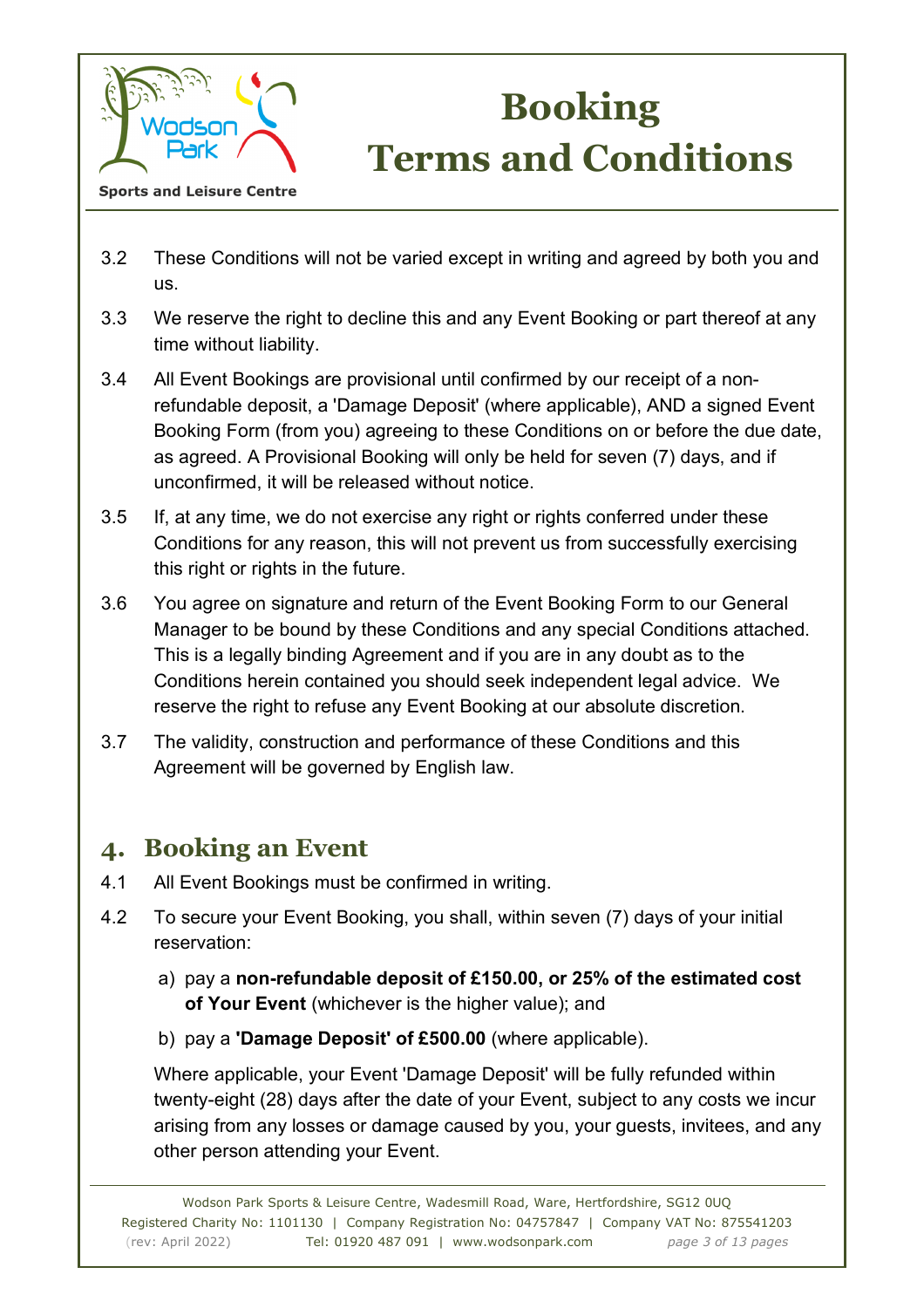

4.3 You shall pay the balance of your Event Booking Charge by **no later than twenty-eight (28) days prior to the date of your Event.** 

- 4.4 Your failure to comply with our aforementioned Event Booking deposit and payment requirements (clauses 4.2 and 4.3 above) may result in your Event Booking being cancelled.
- 4.5 You shall be liable for any additional expense incurred by us if your Event Booking overruns your agreed hire period of our Premises.
- 4.6 You may not sub-let your Event Booking.

## **5. Number of Persons attending your Event**

- 5.1 Your Event Booking Form should confirm the anticipated number of people attending your Event.
- 5.2 You shall confirm the actual number of people attending your Event by advising our General Manager in writing (by post or e-mail) by no later than seven (7) days before the date of your Event.

## **6. Cancelling an Event**

- 6.1 Any notice of cancellation of your Event Booking must be made in writing (by post or e-mail) to our General Manager, and arrive prior to the date of your Event.
- 6.2 We reserve the right to impose an Event Cancellation Fee, for any Event Booking that has been confirmed in writing (by you – clause 4.1 et seq. above), and you subsequently cancel.

### **Cancellation of your Event by You**

6.3 If you have to cancel your Event Booking, we may charge an Event Cancellation Fee, which is payable on demand.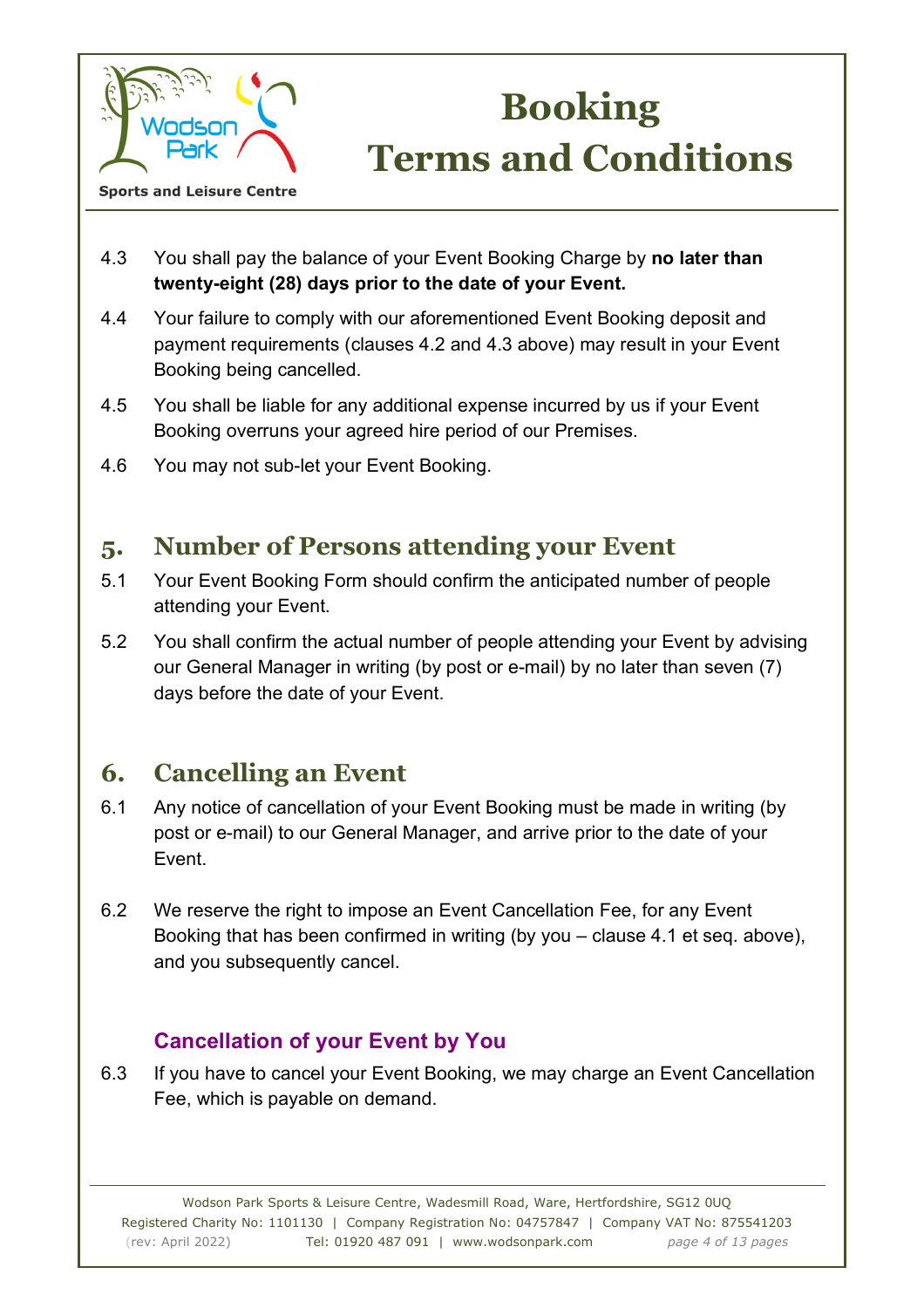

- 6.4 Our Event Cancellation Fee is calculated from our estimated Net Fee (i.e. your estimated Total Event Charge) as detailed in our Final Estimate (to you) as follows:
	- a) 0% of our estimated Net Fee, if your cancellation is more than twenty-six (26) weeks of the date of your Event;
	- b) 10% of our estimated Net Fee, if your cancellation is more than thirteen (13) weeks, but not more than twenty-six (26) weeks of the date of your Event;
	- c) 25% of our estimated Net Fee, if your cancellation is more than thirty (30) days, but not more than thirteen (13) weeks of the date of your Event;
	- d) 50% of our estimated Net Fee, if your cancellation is more than seven (7) days, but less than thirty (30) days of the date of your Event; and
	- e) 100% of our estimated Net Fee, if your cancellation is seven (7) days, or less than seven (7) days of the date of your Event;
- 6.5 Should we receive another Event Booking for the date (of your Event) after your cancellation of your Event Booking, all, or a portion of your advance deposit and cancellation fee may be refunded to you, at our absolute discretion.

### **Cancellation of your Event by Wodson Park**

6.6 We reserve the right to cancel your Event Booking in the event of you failing to perform any of the obligations contained within this Agreement.

# **7. COVID-19 and Pandemics**

- 7.1 Both you and we agree to comply with any official guidance from the UK Government in relation to any pandemic (including COVID-19), and to notify the other promptly of any impact such a pandemic may have on the performance of our respective obligations under these Conditions and your Event Booking agreement.
- 7.2 You agree to comply with, and ensure that you, your guests, invitees, and any other person attending your Event comply with any measures that we may communicate to you, to ensure the safety of our staff and customers, and you, your guests, invitees, and any other person attending your Event.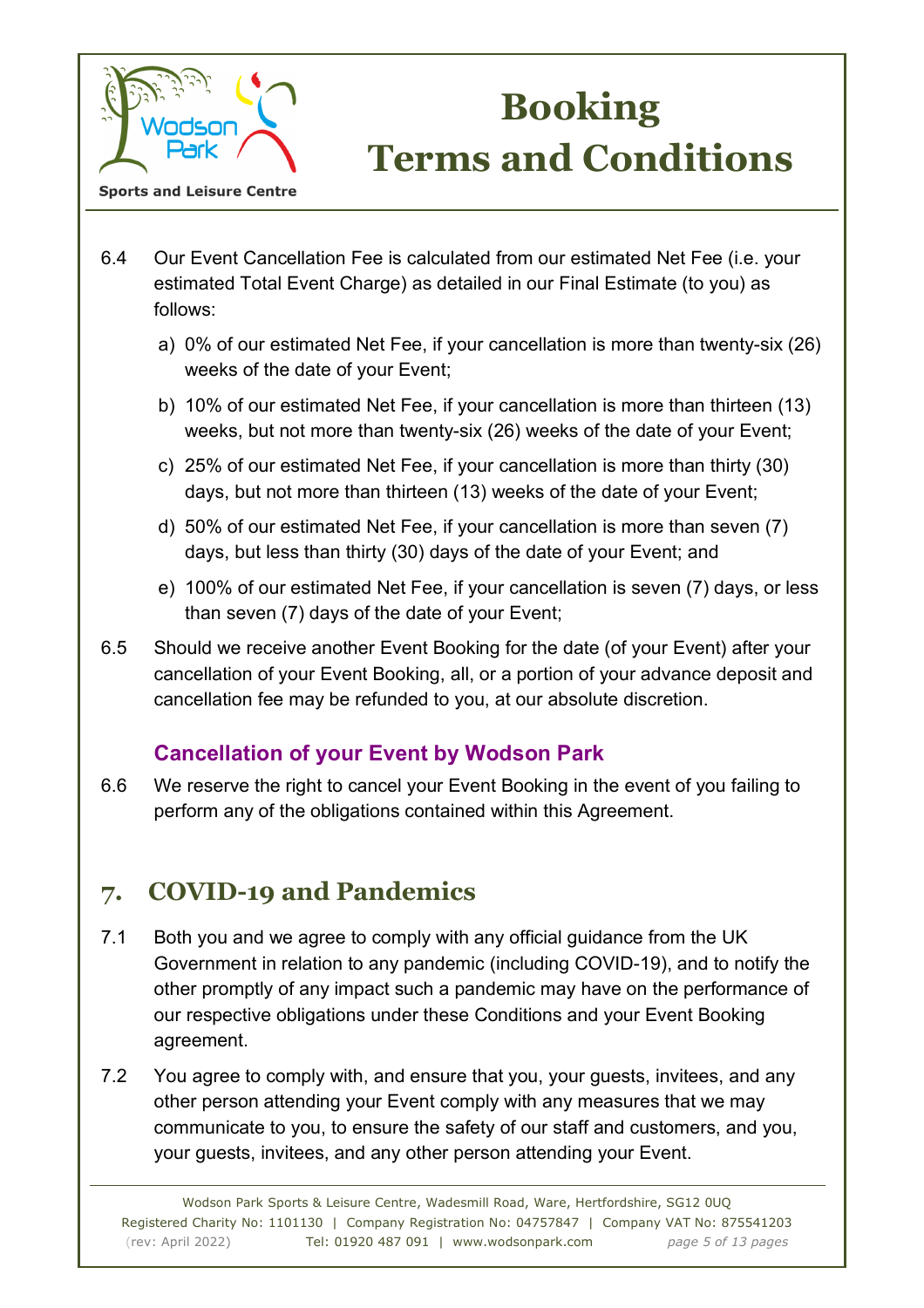

- 7.3 Without limiting the aforementioned general Health and Safety obligations, (clause 7.2 above) we may take and require you to comply with all reasonable measures, for example:
	- a) imposing a maximum number of persons who may attend your Event;
	- b) limiting the quantity and/or type of food or drink that may be available at your Event, or changing the means by which food and drink may be served (e.g. replacing a buffet service with table service);
	- c) imposing specific requirements regarding the use of personal protective equipment (for you, your guests, invitees, and all other persons attending your Event) for example:
		- $\blacksquare$  the wearing of masks;
		- the use of hand sanitiser:
		- specific person 'distancing' procedures;
	- d) limiting any planned entertainment for your Event; and
	- e) designating alternative entrance and exit routes within our Centre to your Event Location.
- 7.4 We reserve the right to revise your Event fee to reflect any measures taken (e.g. if your buffet service is replaced by table service) and will notify you as early as is reasonably practicable of any such revisions.
- 7.5 If we are obliged to close our Centre or our Premises due to Government pandemic-related restrictions, or if we decide to close our Centre or our Premises due to our own safety concerns, we will seek to agree an alternative date for your Event with you. If we are unable to agree an alternative date for your Event, your Event Booking will be cancelled, and your Deposits will be returned to you. We will have no liability to you in connection with any such changes in your Event date or the cancellation of your Event.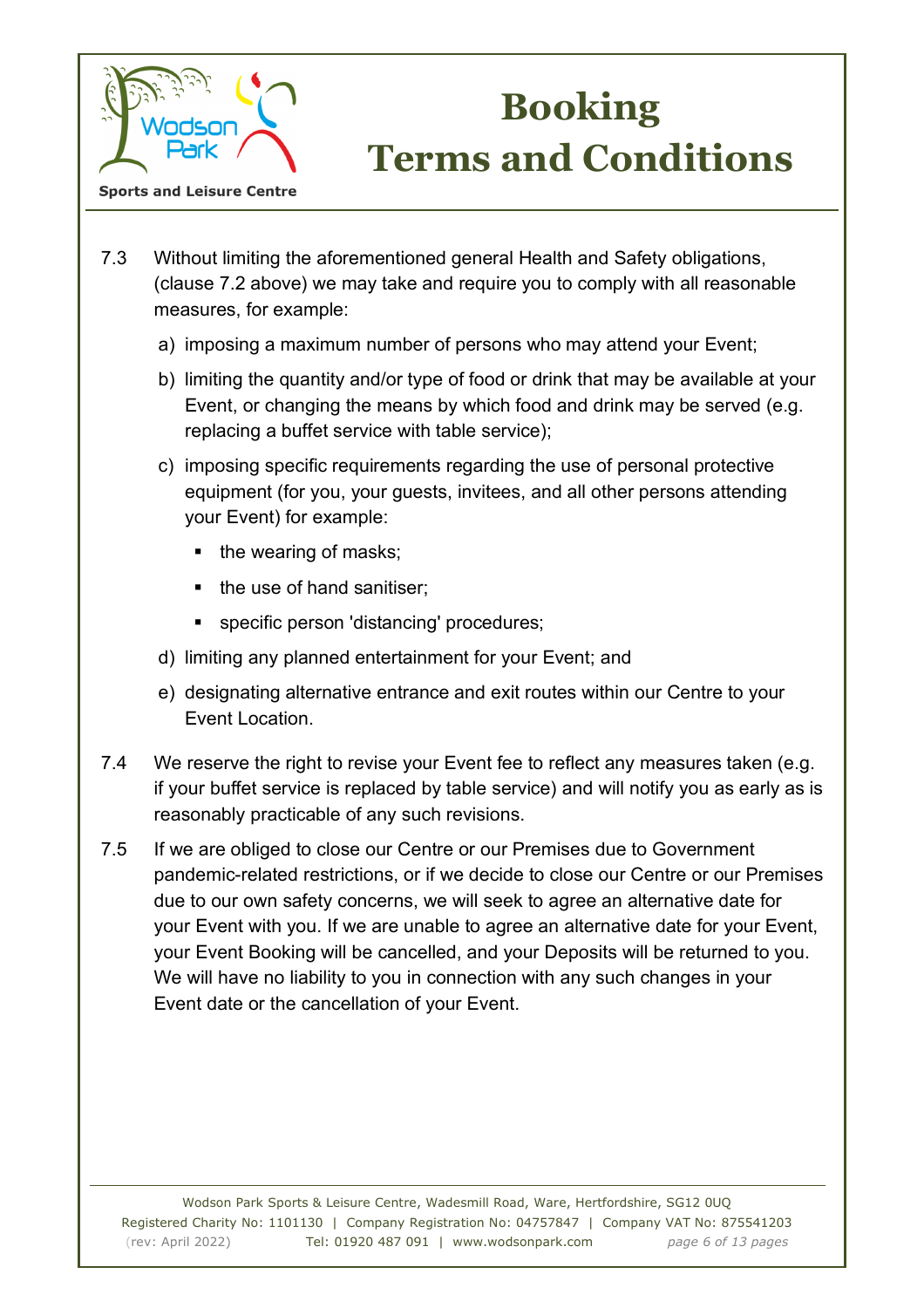

7.6 If you choose not to proceed with your Event for other reasons connected with a pandemic (e.g. regional lockdowns not affecting East Hertfordshire, or you not wishing to hold your Event whilst physical distancing measures are in force) you must provide us with notice of your cancellation of your Event, stating your reasons, at least fourteen (14) days prior to the date of your Event. We will seek to agree an alternative date for your Event with you, but if such an alternative date cannot be agreed, then you will be deemed to have cancelled your Event (under clause 6.3 above) and we will charge you a Cancellation Fee.

## **8. Force Majeure**

8.1 If for any reason beyond our control, but not limited to strike, labour dispute, accident, act of war, act of God, fire, flood, or other emergency condition, we are unable to perform our obligations under this Agreement, such non-performance is excused and we may terminate this Agreement without further liability of any nature, upon return of your deposit. In no event shall we be liable for consequential damages of any nature for any reason whatsoever.

## **9. Food and Beverage**

### **Event Food and Beverage supplied by Wodson Park**

- 9.1 If you have requested on your Event Booking Form that we provide the food and beverage for your Event, you shall agree to confirm to our General Manager in writing (by post or e-mail) the final number of guests attending your Event by no later than midday, three (3) days prior to the date of your Event.
- 9.2 If the final number of guests attending your Event is not confirmed by midday, three (3) days prior to the date of your Event Booking, we reserve the right to charge you for the original estimate of guests attending your Event as printed on our latest catering estimate sent to you, or the actual number of guests who attend your Event, whichever is the higher.
- 9.3 Please note: it is not always possible for us to cater for an unexpected increase in the number of guests attending your Event at short notice.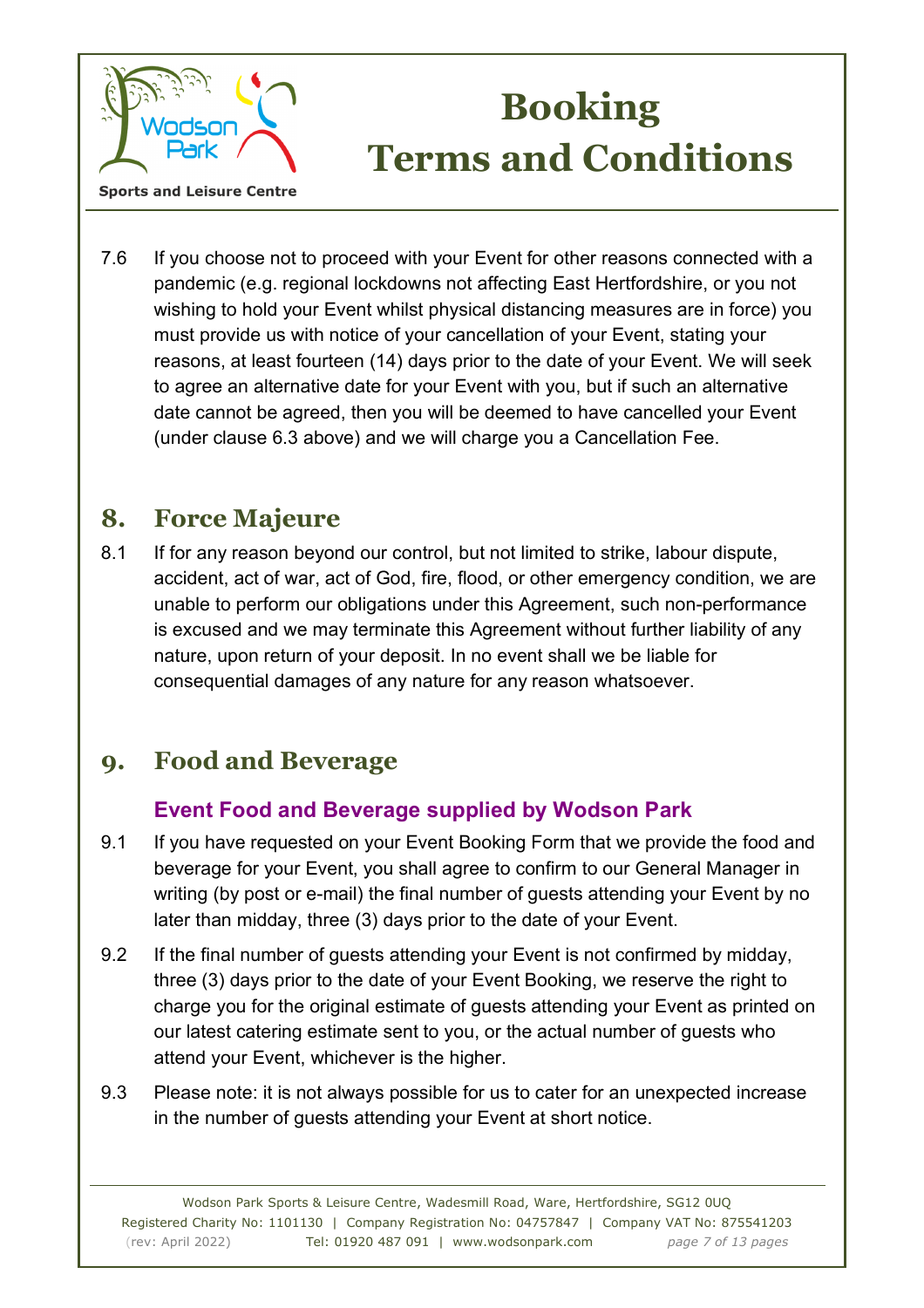

**Sports and Leisure Centre** 

### **Event Food and Beverage supplied by You**

- 9.4 You shall ensure that our General Manager is advised in writing (by post or email) of any food or beverage that you, or your guests, invitees, or any other person attending your Event intends to bring into our Centre, by no later than three (3) days before the date of your Event Booking. We reserve the right to refuse permission to bring food or beverage into our Centre.
- 9.5 You will not be allowed any use of, or access to, our Centre's kitchen and refrigeration facilities at any time. If you provide your own food and beverage for your Event, you shall ensure that any food and beverage brought into our Centre is stored appropriately, and complies with the EU Food Information to Consumers (FIC Regulations) regarding the labelling of specific allergen content.
- 9.6 You shall not bring or use your own kettle or coffee making equipment within any part of our Centre.
- 9.7 We do not allow the use of professional external catering companies within our Centre.

### **Alcohol**

- 9.8 You shall ensure that no alcohol is brought into our Centre by you, or your guests, invitees, or any other person attending your Event.
- 9.9 You shall inform your guests, invitees, and any other person attending your Event that only alcohol supplied by Wodson Park may be consumed within our Centre.
- 9.10 You shall advise our General Manager in writing (by post or e-mail) by no later than three (3) days before the date of your Event Booking if you wish our bars to be opened to enable your Event guests, invitees, and anybody else attending your Event to purchase/consume alcohol within our Centre.

# **10. Equipment / Safety**

### **Contractor's Equipment**

10.1 We cannot accept responsibility for any equipment, provided by, for, or on your behalf, that is left unattended prior to, during, or after your Event Booking.

Wodson Park Sports & Leisure Centre, Wadesmill Road, Ware, Hertfordshire, SG12 0UQ Registered Charity No: 1101130 | Company Registration No: 04757847 | Company VAT No: 875541203 (rev: April 2022) Tel: 01920 487 091 | www.wodsonpark.com *page 8 of 13 pages*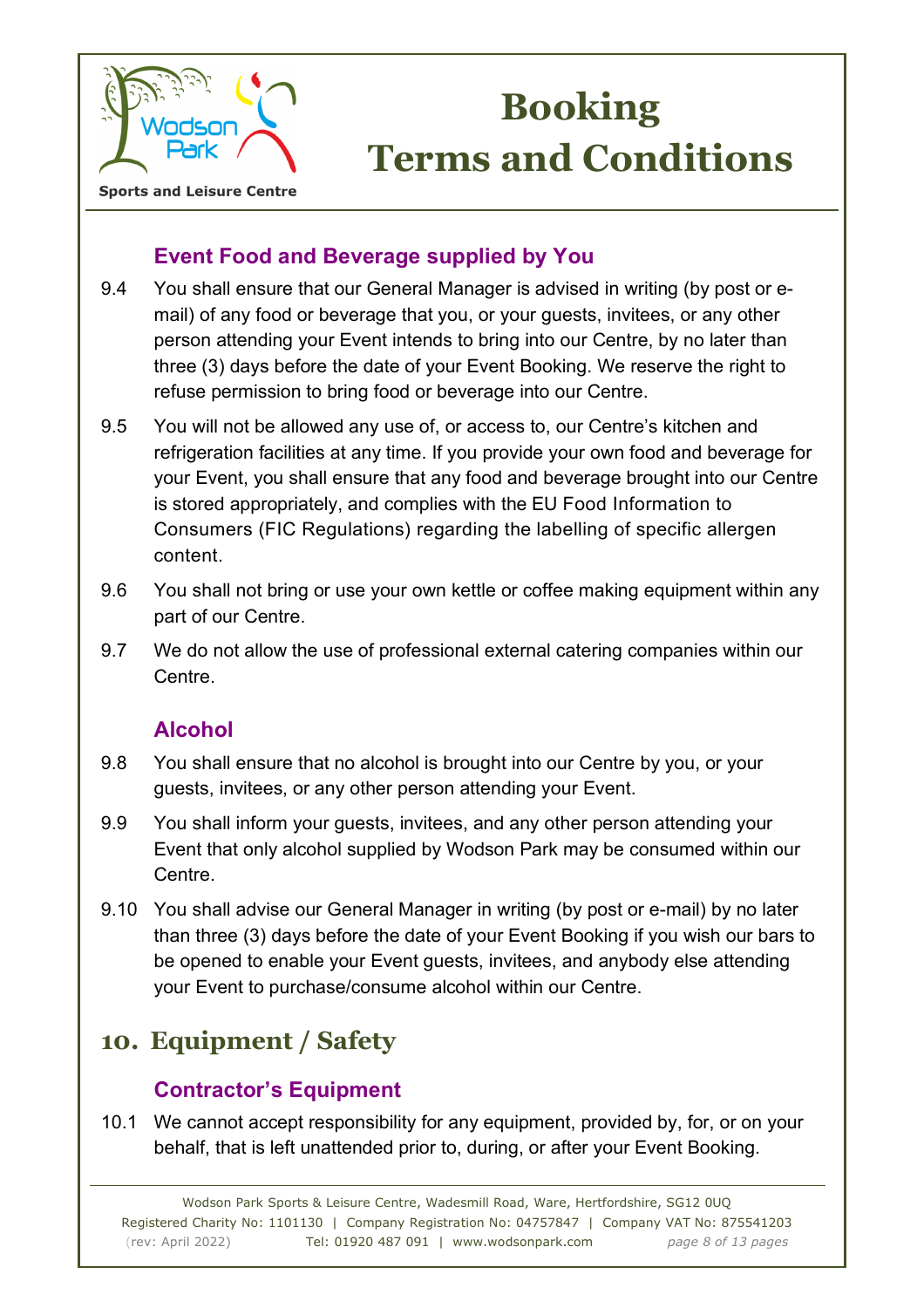

**Sports and Leisure Centre** 

### **Fire Safety**

- 10.2 No smoking is allowed in any part of our Centre.
- 10.3 You shall ensure that there is no interference whatsoever with our fire extinguishers, or any other piece of our fire fighting equipment except in the case of an emergency, during your Event Booking.
- 10.4 You shall keep every corridor, passage, and exit of our premises clear of obstruction and ready for use in an emergency.
- 10.5 The use of fireworks, smoke machines or similar devices, drones, helium filled balloons, glitter guns, string guns, paper confetti guns, candles, naked flames, or anything similar is not permitted in any part of our Centre.

### **Portable Electrical Appliances**

- 10.6 Wodson Park requires all electrical equipment used within our Centre to comply with the Institution of Engineering and Technology's *'Code of Practice for In-Service Inspection and Testing of Electrical Equipment'*, 5<sup>th</sup> Edition, 2020, (IET Code of Practice) as amended, and all other appropriate regulations and safety standards.
- 10.7 You shall ensure that all portable electrical equipment (including extension leads) brought into our Centre by you, your guests, invitees, and any other person attending your Event has been tested during the previous twelve months by a qualified engineer in accordance with the current IET Code of Practice, and bears a dated sticker confirming the date of the relevant Portable Appliance Test (PAT) Certificate.
- 10.8 You shall advise our General Manager in writing (by post or e-mail) by no later than seven (7) days before the date of your Event Booking if you, your guests, invitees, and any other person attending your Event intends to bring any portable electrical equipment into our Centre, and provide evidence of all relevant portable electrical equipment PAT certificates, (and/or relevant receipts for any portable electrical equipment less than twelve (12) months old).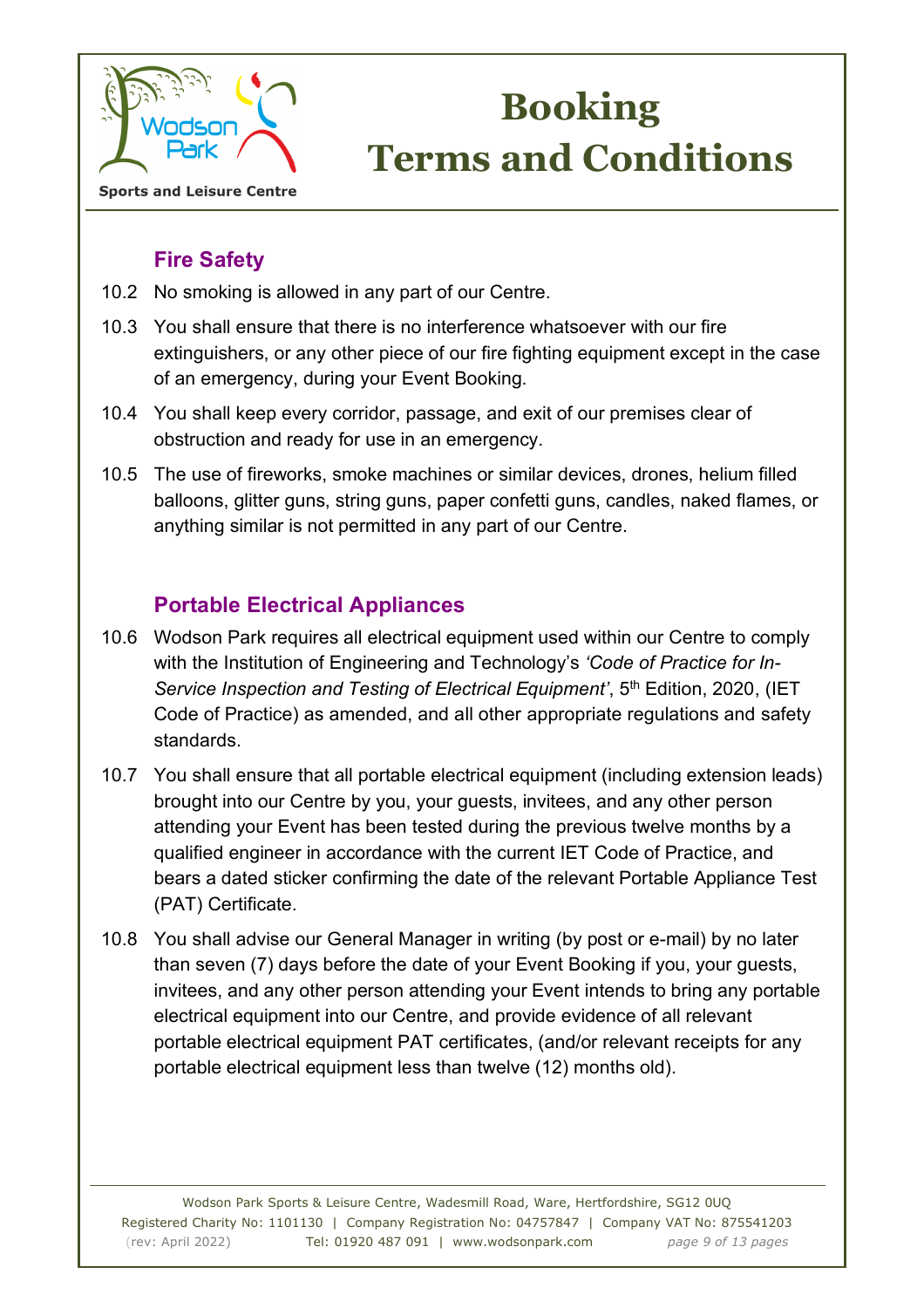

#### 10.9 We reserve the right to inspect all portable electrical equipment brought into, and/or used within our Centre by you, your guests, invitees, and any other person attending your Event, and to require evidence of all relevant PAT certificates, and/or equipment receipts for portable electrical equipment items less than twelve (12) months old.

10.10 We reserve the right, at our sole discretion, to require that any portable electrical equipment (with or without a relevant PAT certificate) shall not be used within our Centre, and if we think fit and reasonable, we may require such equipment to be removed from our Centre.

# **11. Alteration / Damage**

### **Wodson Park's Property**

- 11.1 You shall take all reasonable precautions to ensure that no damage occurs to any property of our Centre, or of our members of staff and our contractors. In the event of any damage occurring, we reserve the right to render you liable for the replacement or repair of any or all property damaged.
- 11.2 In the event of any of our Centre's members of staff being injured by you, your guests, invitees, or any other person attending your Event, you shall be liable for any claims arising therein.
- 11.3 You shall ensure that nothing is fixed to the floors, walls, ceilings or any other interior or exterior part of our premises by means of nails, screws, drawing pins, Sellotape, tape, glue, 'Blue Tac', 'Velcro' strips, staples, or any other means unless agreed by our General Manager in writing (by post or e-mail) by no later than seven (7) days before the date of your Event Booking

### **Insurance of Your Personal Property**

11.4 You acknowledge that your personal property, including any objects, equipment, furniture, stock, or other property of any sort will remain under your control and care whilst you use our Centre, and that you are in the best position to insure such property, and accordingly it is reasonable for us to exclude liability for such property to the extent excluded hereby.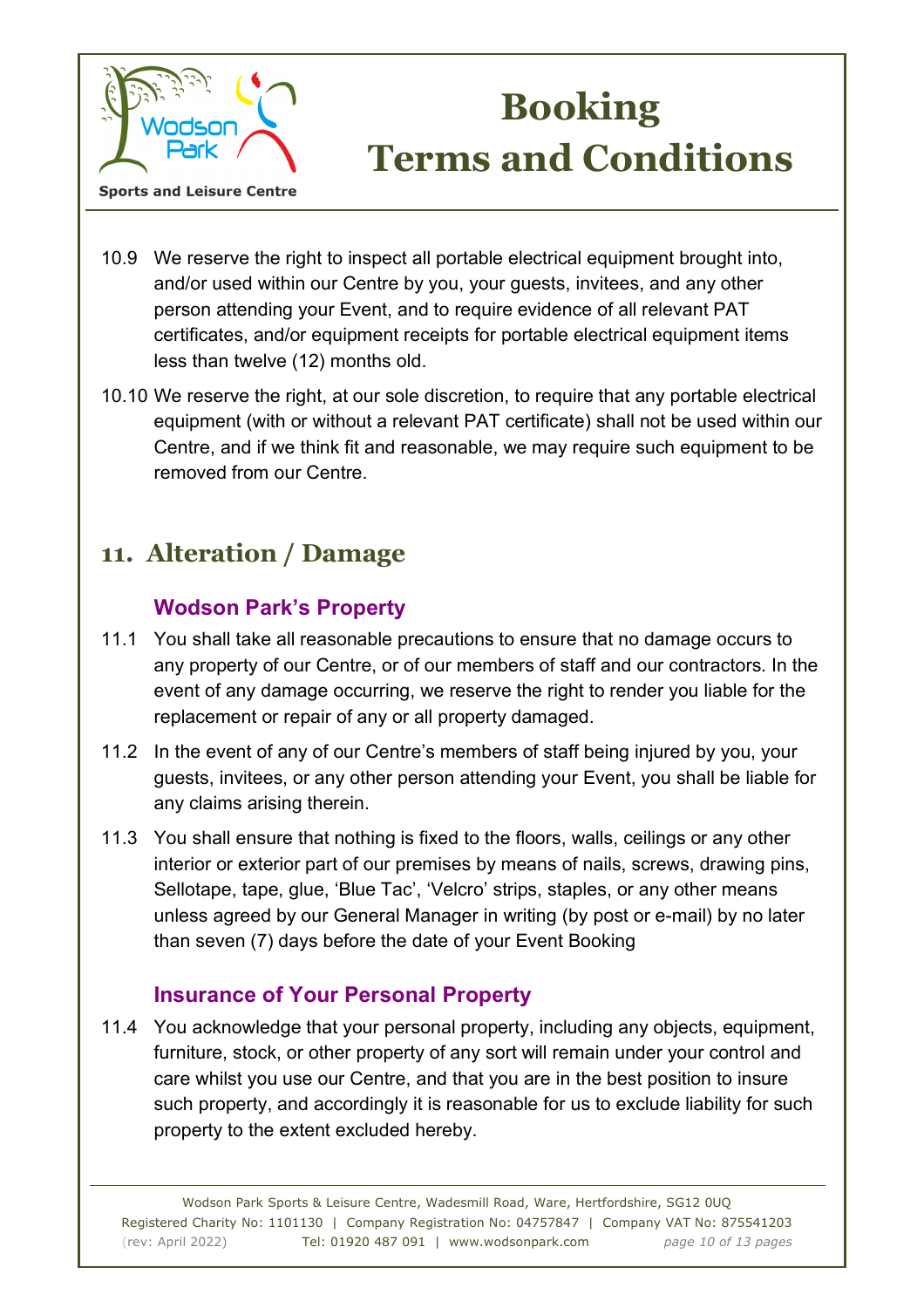

**Sports and Leisure Centre** 

## **12. Conduct**

### **Your Responsibilities**

12.1 You, your guests, invitees, and any other person attending your Event must refrain from any behaviour that would bring Wodson Park into disrepute or cause discomfort / risk to others. You shall ensure that your Event is conducted in an orderly fashion without causing a nuisance, and in full compliance with our Centre's directives and requirements, and with all applicable laws, ordinances, and regulations.

### **Our Rights to Exclude or Eject Persons**

12.2 We reserve the right to exclude or eject, as we think fit and reasonable, any persons from our Centre whom we consider objectionable (including any persons engaged by you to provide entertainment, or perform any other duties at your Event) and you will be liable for any liability.

## **13. Waste Disposal**

### **Waste Hierarchy: Reduce, Reuse, Recycle**

- 13.1 The Environmental Protection Act 1990 as amended, places a legal 'Duty of Care' upon Wodson Park to ensure that:
	- a) all of our waste is stored responsibly; and
	- b) all of our waste is transported and disposed of legally we are required to maintain records of all of our waste movements to prove that our waste disposal arrangements comply with all relevant legislation.
- 13.2 You agree to comply with, and ensure that you, your guests, invitees, and any other person attending your Event comply with our recycling and waste disposal policy. This includes, but is not limited to segregating all dry recyclable materials, and placing all the waste generated by your Event within appropriate 'recycle' and waste bins within our Centre.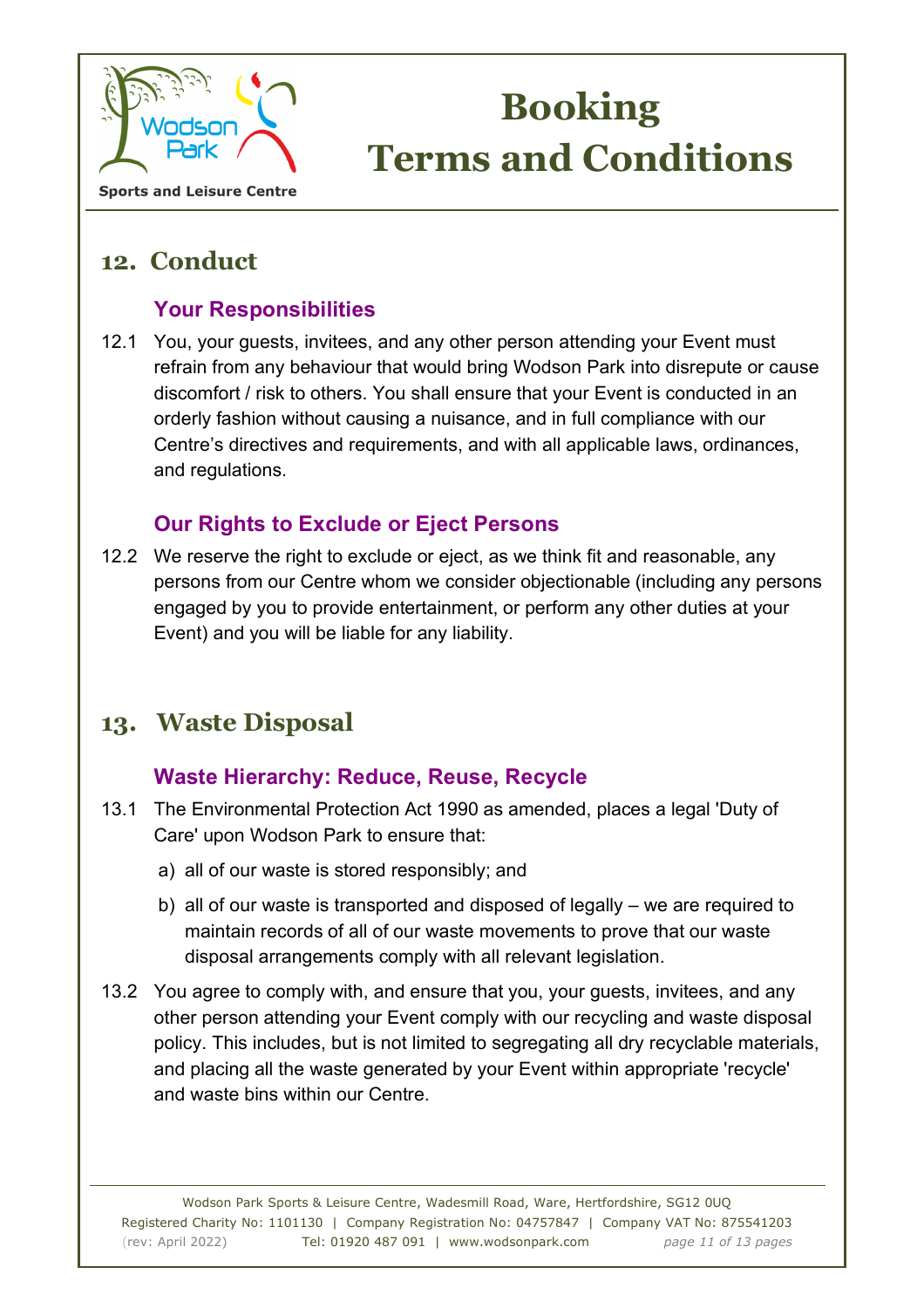

#### **Sports and Leisure Centre**

#### **Hazardous Waste**

13.3 You shall not dispose of any hazardous waste (as defined within the 'List of Wastes (England) Regulations 2005, as amended) within our Centre without prior written consent (via post or email) from our General Manager. For the purposes of these Conditions, Hazardous Waste specifically includes, but is not limited to:

Liquid waste; Paints and Solvents; Batteries; Fuel; Aerosols; Food waste; Electrical and Electronic items; Animal Excrement; Clothing & Footwear; Caustic Cleaning materials; and Clinical waste.

- 13.4 You shall advise our General Manager in writing (by post or e-mail) by no later than seven (7) days before the date of your Event Booking if you require the provision of specialised, specifically-managed, waste containers for all Hazardous Waste (clause 13.3 above) that may be generated by your Event.
- 13.5 You shall reimburse us for all costs associated with the provision of all specialised, specifically-managed, Hazardous Waste containers that may be required to accommodate all Hazardous Waste that may be generated by your Event, including the cost of all required Waste Transfer Notes.
- 13.6 If you, your guests, invitees, and any other person attending your Event fail to comply with our recycling and waste disposal policy, you will be liable for all costs incurred by us arising from your mis-management of your Event's waste disposal within our Centre.

## **14. CCTV**

14.1 Wodson Park operates a CCTV system for the security and safety of our Centre's staff, visitors, buildings, outdoor sports facilities, and car parks.

## **15. Performing Rights**

15.1 We have a Licence from the Performing Rights Society Limited that authorises live public performances of the music of our members. You shall not cause Wodson Park to be in breach of our licence.